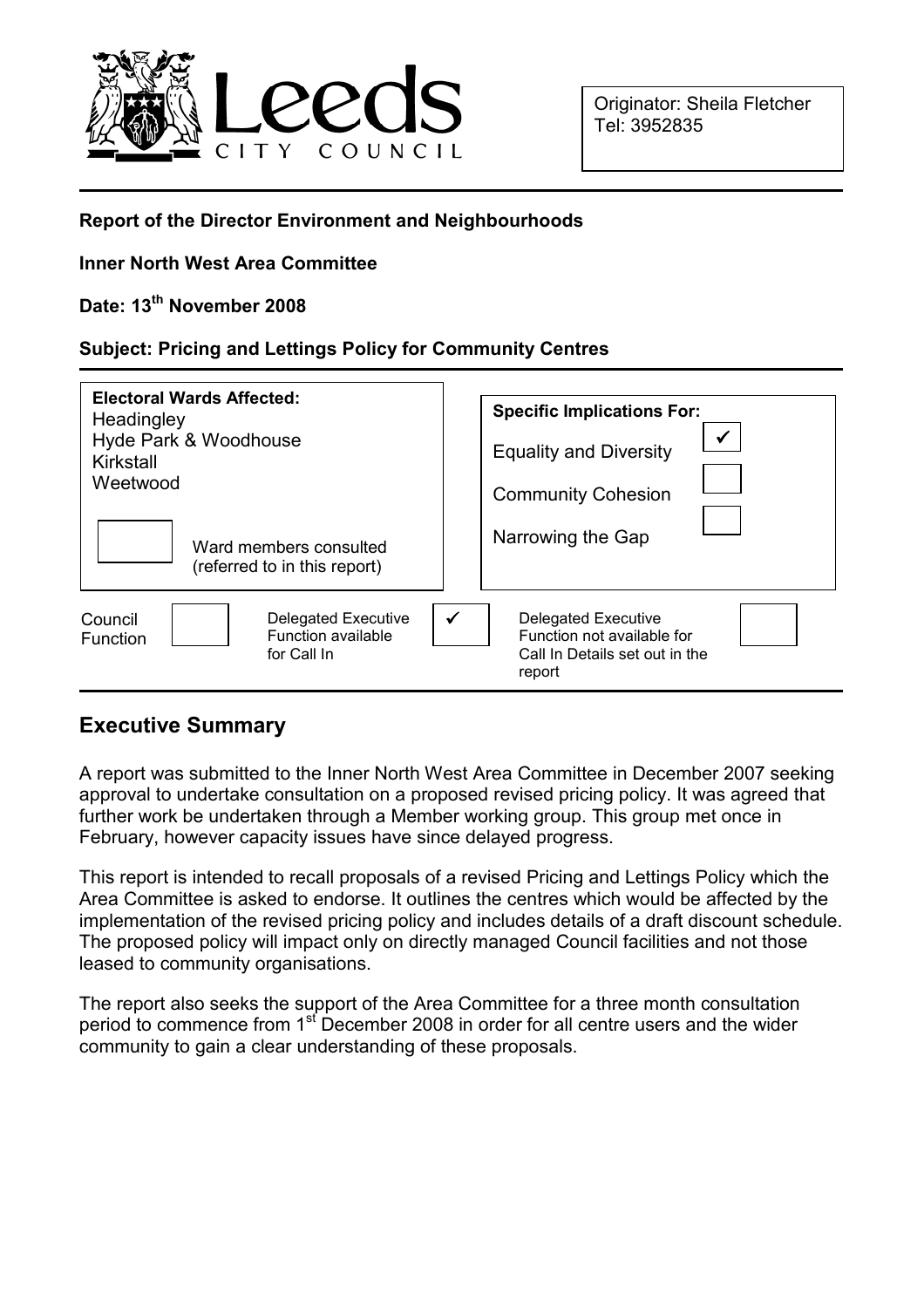# Purpose of this report

- 1. This report outlines a draft new Pricing and Lettings Policy to be implemented across Inner North West Leeds on behalf of the Area Committee. The policy details how much groups would be charged for the use of the community facilities to be managed by the Area Committee to ensure they become financially viable and stable. The report also seeks the support of the Area Committee for a three month consultation period to commence from 1<sup>st</sup> December 2008 in order to ensure that all centre users and the wider community are well informed and have a clear understanding of the proposals.
- 2. Implementing this policy will ensure that the Area Committee is effectively managing these resources in line with departmental and City Council priorities and ensure a policy that is consistent.

### Background information

- 3. Previous reports to the Council's Executive Board and the Area Committee have covered the community centres review and the agreement of proposals to transfer responsibilities for community centres to the Area Committees. Five directly managed centres have been transferred, details of which are covered in this report. The Area Committee now have responsibilities for this portfolio of centres, formally covered by the Area Function Schedule agreed by Executive Board in July 2008.
- 4. In line with this new responsibility, the Area Committee is asked to introduce a consistent charging policy for all centres under its portfolio to be complemented by a discount policy which ensures that community groups and organisations are able to use the facilities at a free or discounted rate depending on the activities being held and their benefit to the community.
- 5. As outlined in the report to the Area Committee in December 2007, a number of responsibilities have also been transferred to the Area Management Team to carry out on behalf of the Area Committee, these are:
	- Liaising with users, user groups, local members and management committees on issues relating to centres in their area
	- Developing proposals for re-shaping the portfolio in the area
	- Developing capital schemes and funding packages
	- Monitoring the service level agreement with Corporate Property Management for centres in the area and monitoring capital and revenue budgets
	- Ensuring where relevant, the leases and licences are in place and reviewed periodically
	- Developing, implementing and overseeing the administration of a new schedule of pricing and discounts for centre usage.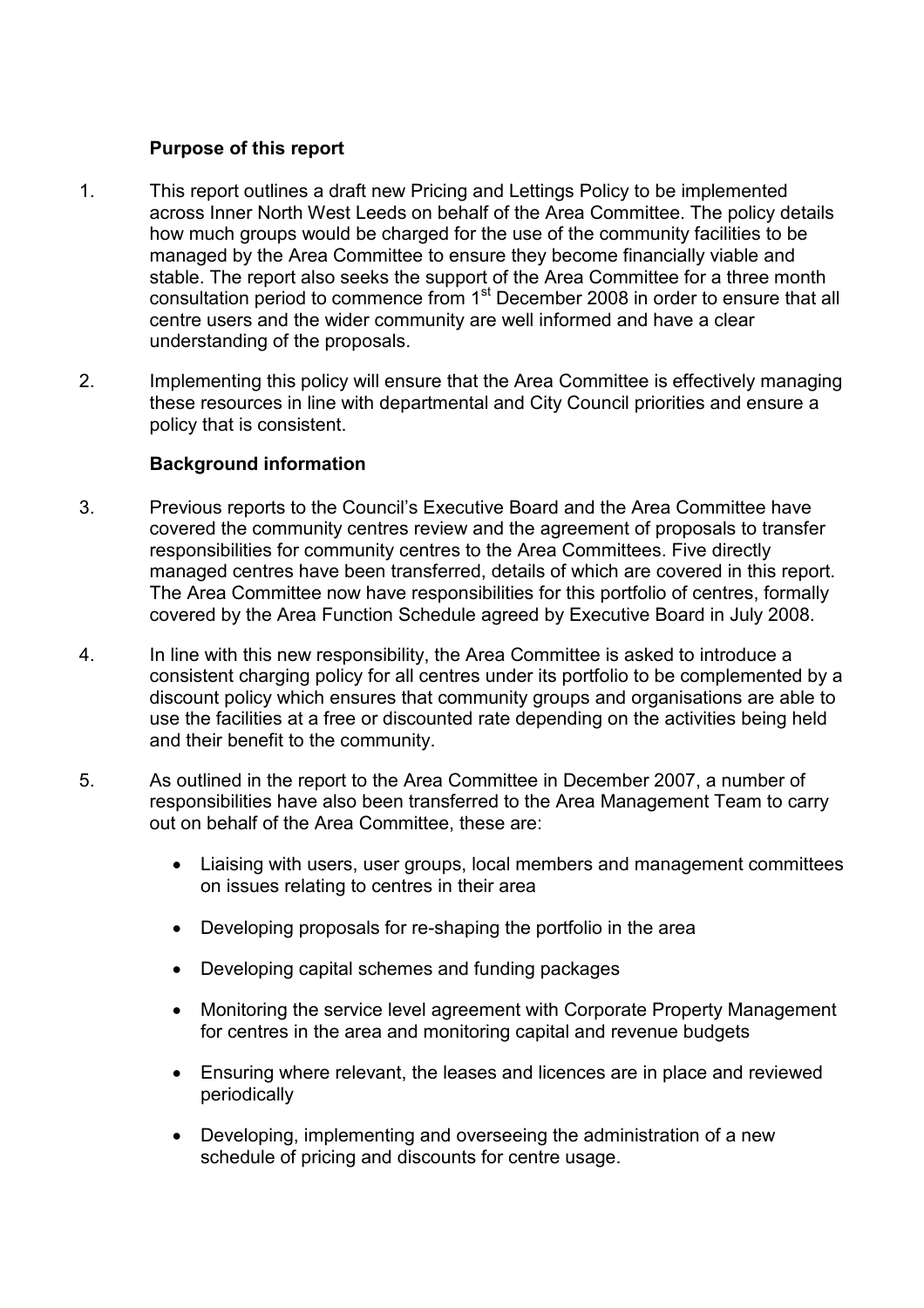6. To drive forward the responsibilities in terms of the management of Area Committee facilities, Area Management teams across the city have been asked to re-visit previous work carried out on the development of a revised community centres letting policy to ensure that it is appropriate to each area.

# Community Centres in Inner North West Leeds

- 7. The following centres have been delegated to the Inner North West Area Committee.
	- Woodsley Road
	- Headingley
	- **Meanwood**
	- Little London
	- **Woodhouse**
- 8. The Area Committee will recall that they agreed the sale of the freehold of the Woodsley Road centre to the Leeds Muslim Council acting on behalf of the Woodsley Road Multi-Cultural Community Centre Management Committee. City Development has provided a valuation which has been accepted as reasonable by the management committee. The Director of Environment & Neighbourhoods has instructed City Development to commence negotiations. This centre therefore is not covered by the revised lettings policy.
- 9. Current charging arrangements vary across the centres with some groups having free use and free accommodation while others are paying a contribution for their use. It is proposed that the revised policy will ensure that prices charged are transparent and consistently applied across all centres. Appendix 1 highlights current regular users and how they may be affected by the proposed pricing policy. It does not include details of one-off bookings for private parties, in all these cases the full standard charge has been levied. The Area Committee is asked to note that as this item relates to financial and business affairs of the organisations, the appendix is exempt under the Access to Information Procedure Rule 10.4 (3). The public interest in maintaining the exemption in relation to this appendix outweighs the public interest in disclosing the information by reason of the fact that by disclosing these details, information relating to the financial affairs of the named groups would become public knowledge, which could have a detrimental impact on the organisations.
- 10. An analysis of the actual budgets for the centres indicates that the current lettings situation can continue as the gross budget is enough to meet annual running costs. However, this does not allow for any additional expenditure for improvements. As indicated in previous reports to the Area Committee, the budget for operating community centres has been under pressure for a number of years.
- 11. The overall revenue budget as detailed in the Area Function Schedule for 2008/09 necessary to cover the running of each centre is as follows: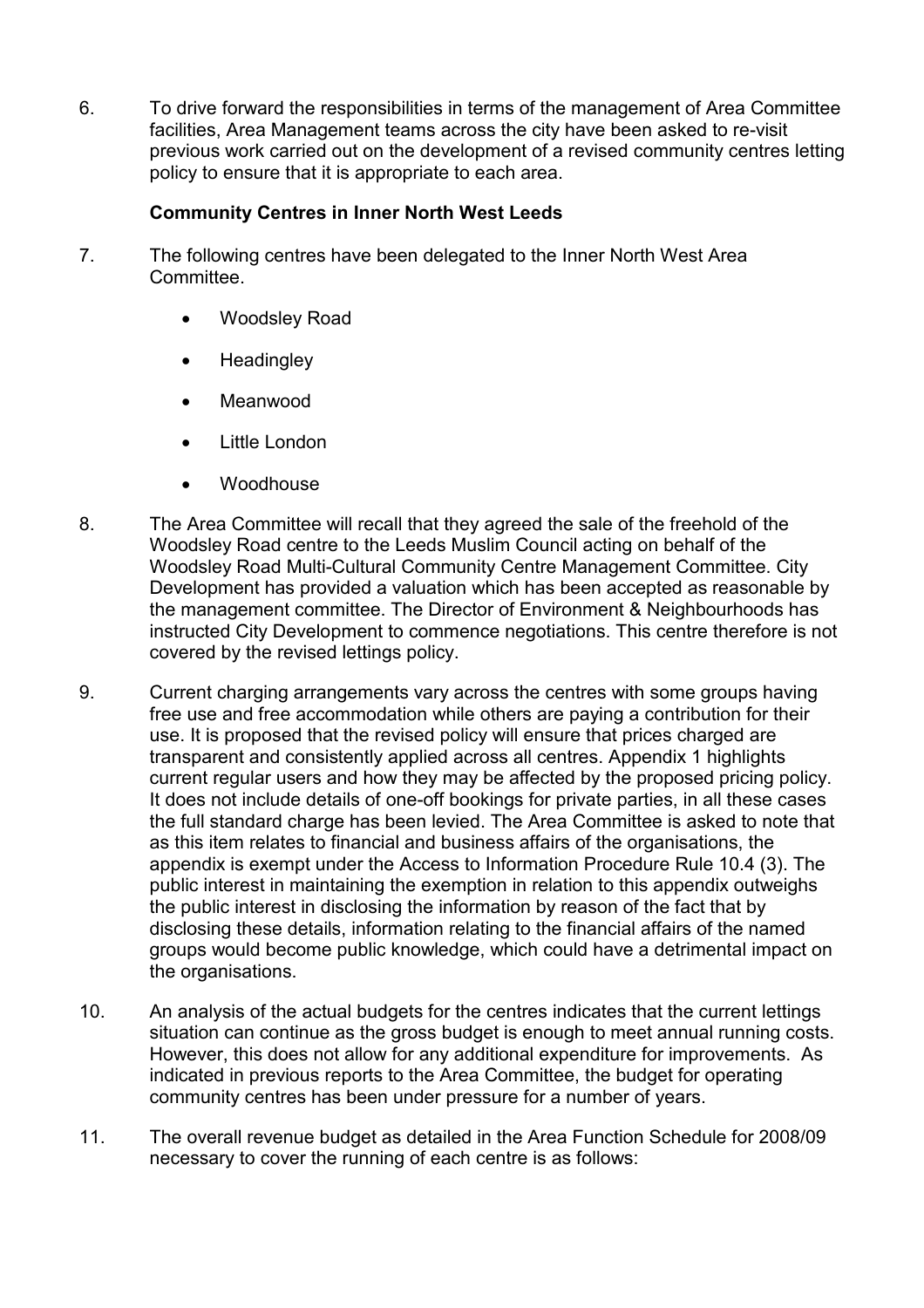| <b>Centre</b> | <b>Rates</b> | <b>Premises</b><br>– covers<br>utilities.<br>cleaning<br>materials,<br>security,<br>fixtures<br>and<br>fittings | Supplies &<br>services -<br>covers<br>furniture<br>and<br>equipment | Caretaking | <b>Management</b><br>$fee - paid to$<br>Corporate<br><b>Property</b><br><b>Management</b> | Income<br>from hire<br>charges | <b>Budget</b><br>08/09 |
|---------------|--------------|-----------------------------------------------------------------------------------------------------------------|---------------------------------------------------------------------|------------|-------------------------------------------------------------------------------------------|--------------------------------|------------------------|
| Headingley    | 2.490        | 13.000                                                                                                          | $\Omega$                                                            | 44.590     | 6.910                                                                                     | $-3.600$                       | 63.390                 |
| Little London | 3.320        | 14.210                                                                                                          | $\Omega$                                                            | 37.400     | 4.660                                                                                     | $-33.240$                      | 26.350                 |
| Meanwood      | 4.150        | 14.570                                                                                                          | $\Omega$                                                            | 32.150     | 4.110                                                                                     | $-31.330$                      | 23.650                 |
| Woodhouse     | 4.100        | 18.050                                                                                                          | 160                                                                 | 28.330     | 4.110                                                                                     | $-13.930$                      | 41.360                 |

- 12. The main aim of the revised lettings policy is to create a standardised charging system for all council community facilities in the area and create opportunities to generate increased income for the centres to address a high level of backlog maintenance costs. This has arisen largely due to inadequacies in the current system underpinned by a policy that has not been reviewed for 10 years. The income will assist with the running costs associated with the buildings and where possible go towards enhancements to the facilities.
- 13. It is important to stress that any charging policy would be accompanied by a discount policy. This will ensure that user groups who are providing community services that meet local priorities will benefit from free or subsidised lettings. A discount policy will also provide greater clarity for the rationale and "cost" to the Area Committee for allowing discounted or free use.

#### Charging for events, activities and meetings

14. The following draft pricing structure has been developed based upon existing costs to use council community centres as outlined in the draft pricing policy. A benchmarking exercise has been undertaken which looks at other non council facilities in the area to ensure any schedule of charges put together are reasonable and comparable to other buildings available for hire across Inner North West Leeds. Costs have been altered since they were first presented to the area committee in December 2007 to reflect inflation costs and the rising costs of utilities. Following corporate level discussions and with other area management teams, it has been agreed that these standard charges are implemented across the city to ensure an efficient and consistent lettings management of the facilities by the Lettings Unit. These charges are based on the size of rooms within the centres. The table details the current and proposed base charges per hour, excluding any discount.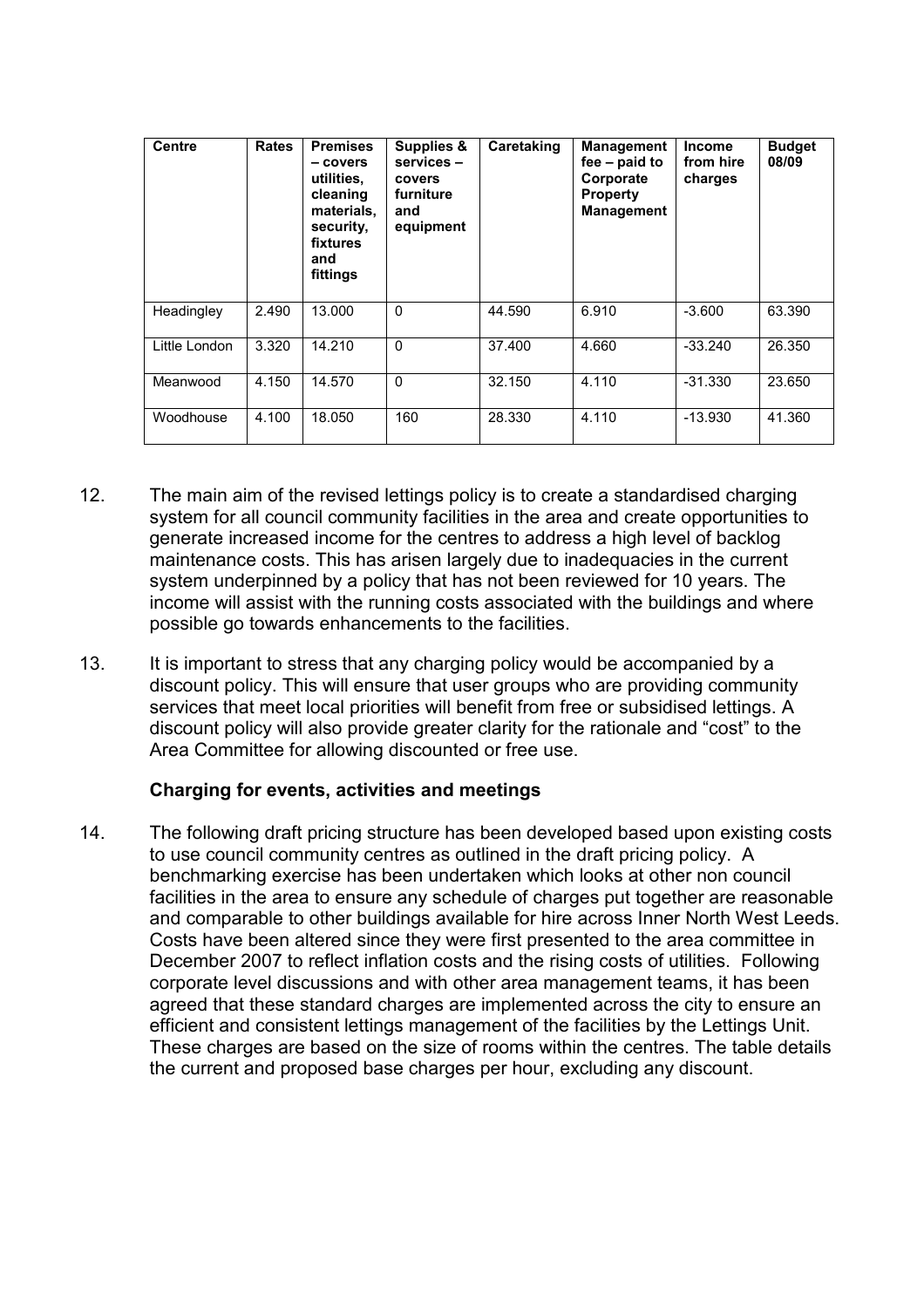| Room band                                                             | Current standard charge in<br><b>Leeds City Council directly</b><br>managed buildings across<br>the city | Proposed standard charge<br>for Leeds City Council<br>directly managed buildings in<br><b>Inner North West Leeds</b> |
|-----------------------------------------------------------------------|----------------------------------------------------------------------------------------------------------|----------------------------------------------------------------------------------------------------------------------|
| Band $A$ – large, up<br>to 40ft x 40ft (<br>1600sq ft)                | £25.00                                                                                                   | £25.00                                                                                                               |
| Band B - Medium,<br>up to 30ft $\times$ 30ft<br>$(900 \text{ sq ft})$ | £17.50                                                                                                   | £18.00                                                                                                               |
| Band $C - S$ mall, up<br>to 20ft x 20 ft (400<br>sq ft)               | £10.00                                                                                                   | £12.00                                                                                                               |
| <b>Band D Kitchens</b>                                                | Variable                                                                                                 | £5.00                                                                                                                |
| Band E Store rooms                                                    | Some centres apply charges                                                                               | None                                                                                                                 |

- 15. It is important to note that these proposed charges are exclusive of any discount scheme that the Area Committee would want to introduce.
- 16. Minimal use of a kitchen, e.g. to make refreshments for a meeting, will be included in the standard charge. More extensive use will be covered by booking a kitchen under the Band D charge rate. At present community centre hire for weddings is £450 which does not cover the cost to the council of caretaking, security, cleaning and other overheads. It is proposed that this standard charge is increased to £650 based on the amount required to cover these costs. If venues are to be used for parties, the hire rates will be the proposed standard lettings charge for any user, plus the costs of caretaking, cleaning and security provided for the function.

# Charges for FE Colleges/Adult Learning

17. Since 1992, colleges have been granted user rights to some centres in order to secure further education provision in areas of need. Corporate level discussions have been undertaken with colleges and adult learning institutions and charges have been agreed based on £2.50 per hour, Monday to Friday for small and medium rooms and £10.00 per hour for large rooms and weekend / council holiday use. For lettings that exceed 2000 hours per year an annual service charge will be calculated as described in paragraph 19 of this report. The charge will be 25% of this cost.

# Discount Structure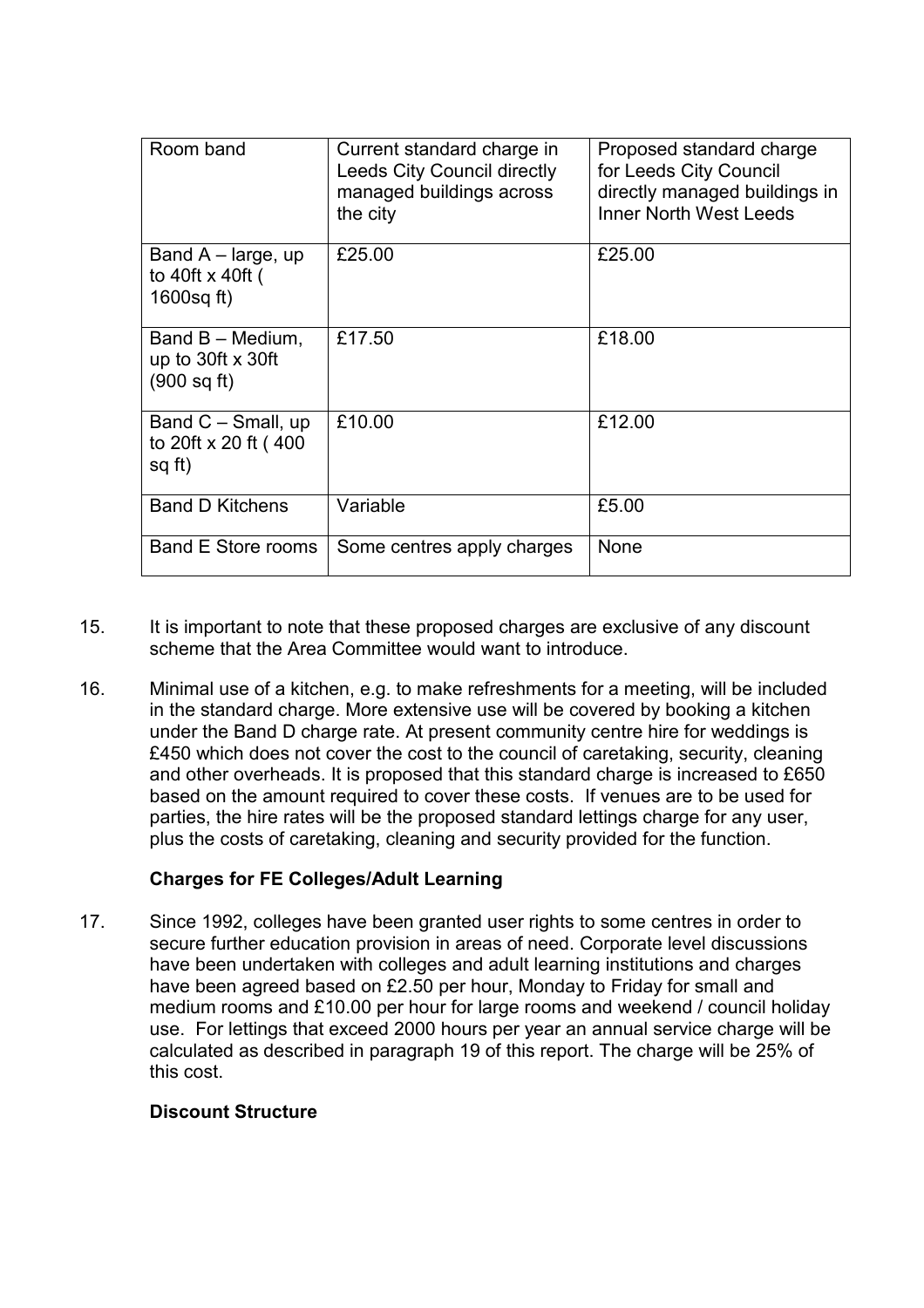18. To complement the pricing structure outlined above, it is proposed there will be a series of discounts applied to various groups. Different levels of support will be given to groups depending on their relevance in providing a service which reflects corporate priorities and addresses the priorities identified in the Area Delivery Plan. Quite simply, the greater compatibility with key outcomes, the greater level of support. The schedule of discounts is detailed in Appendix 2. Recognising that some groups will be unable to pay the lettings fees, it is proposed that they can apply for a subsidy from the Area Committee. Criteria for the lettings subsidy would be based on the relevance of the group's activity to the Area Delivery Plan. It is proposed that the Area Committee considers covering the cost of the subsidy through the operational budget for the facility taking into account its budget parameters. In the event of ongoing pressures on the operational budget, due to variations in caretaking, energy costs and varying levels of income from lettings, it is further proposed that the Area Committee consider giving approval for expenditure through its Well-Being budget.

### Charging for office space

19. There are some organisations using space in community centres as an office base. These range from council departments to voluntary or community groups. It is proposed that an annual service charge is calculated based on the total cost to operate each square metre of the facility. Currently, Corporate Property Management is in the process of confirming all room sizes and it is not possible to present the area committee with the exact values. Current office space arrangements within community centres in the Inner North West are as follows;

| <b>Centre</b> | Organisation                                               |
|---------------|------------------------------------------------------------|
| Meanwood      | Meanwood Valley Baptist Church and<br><b>Youth Service</b> |
| Little London | <b>Youth Service</b>                                       |
| Woodhouse     | <b>Youth Service</b>                                       |

 Currently there are no commercial organisations using inner North West community centres as offices. Prior to the transfer of community centres from the former Learning and Leisure Department there was an agreement in place with Leeds City Council Youth Services allowing them free use of community centres for existing activities for young people. Negotiations have taken place between the Neighbourhood Services Team and the Youth Services to agree a charge that reflects the running costs of the building and the Youth Service have paid a service charge for the office space they occupy in the centres, as outlined above.

20. The exact charges for each organisation using community centres as an office base will be calculated on a case by case basis following the receipt of information from Corporate Property Management. The proposal would be for a lease agreement to be then entered into with all relevant organisations, with discounts linked to clear community benefits that would be delivered as a result of the activities undertaken.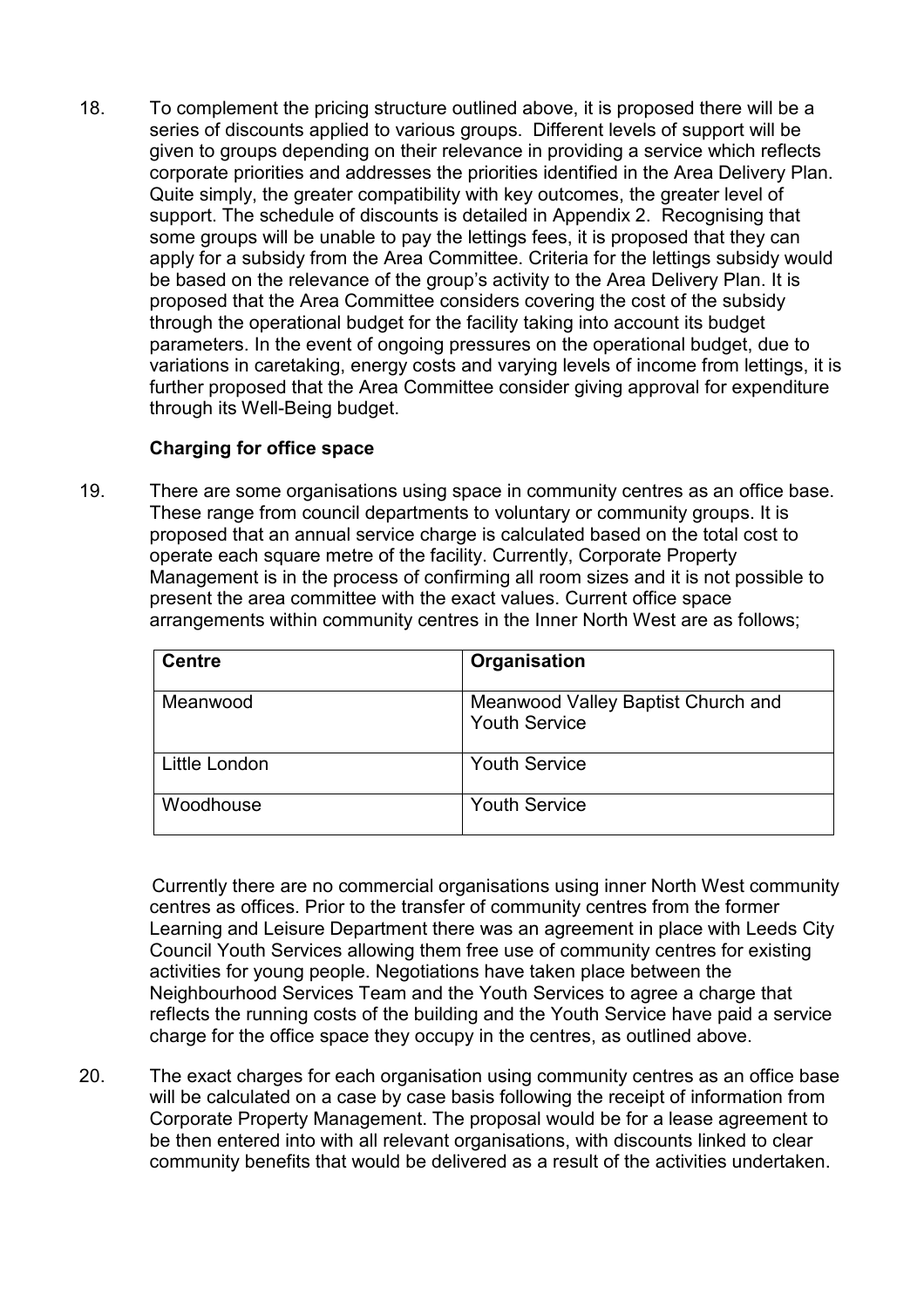### Consultation and Implementation

- 21. The proposed draft policy is the basis for further consultation. The schedule of discounts is as yet untested and may require some revision following further discussions corporately with the Lettings Unit and the Neighbourhood Services Team, also with current centre users. Area Management Teams are working with the Lettings Unit to develop a database which will automatically calculate the level of discount based upon the type of user group. This is to ensure that there is no additional administrative burden for the Area Management Teams. In addition to this, a disputes resolution policy is also being developed for the lettings process.
- 22. To ensure that the policy is easy to understand and apply from a customer perspective it is suggested that posters outlining the charges are displayed in each facility so users are fully aware how much they would be expected to pay for room hire. It is suggested that the Area Management Team liaise with ward members to develop the discount schedule further and consider how decisions are made about discounts, subsidies, the scope for one-off exemptions and the possible use of Well-Being funds to assist groups.
- 23. It is further suggested that a 3 month consultation period is undertaken to ensure that current users and the wider community are well informed and have a clear understanding of the policy. A further report outlining the outcome of this consultation and the final Pricing and Lettings Policy will be presented to Area Committee in April 2009 with a view to implementation from October 2009.

# Implications for Council Policy and Governance

24. There are no implications, as the range of community centre issues detailed in this report fit with agreed Council policy and governance arrangements.

#### Legal and resource implications

- 25. There are no legal implications arising from the contents of this report.
- 26. There could be some budgetary impact in terms of increased or reduced income for community facilities. Any increased income should be re-invested into the facilities to make them of a higher standard for all users. If the income levels were to fall, efficiency saving measures would have to be explored to see how these costs could be recovered.
- 27. In terms of staffing resources, an officer from the Area Management Team will oversee the implementation of the new policy with the Lettings Unit, who will continue to be responsible for the management of lettings for all directly managed community facilities across the city.
- 28. Caretaking, cleaning and facilities management services will continue to be provided by Corporate Property Management.